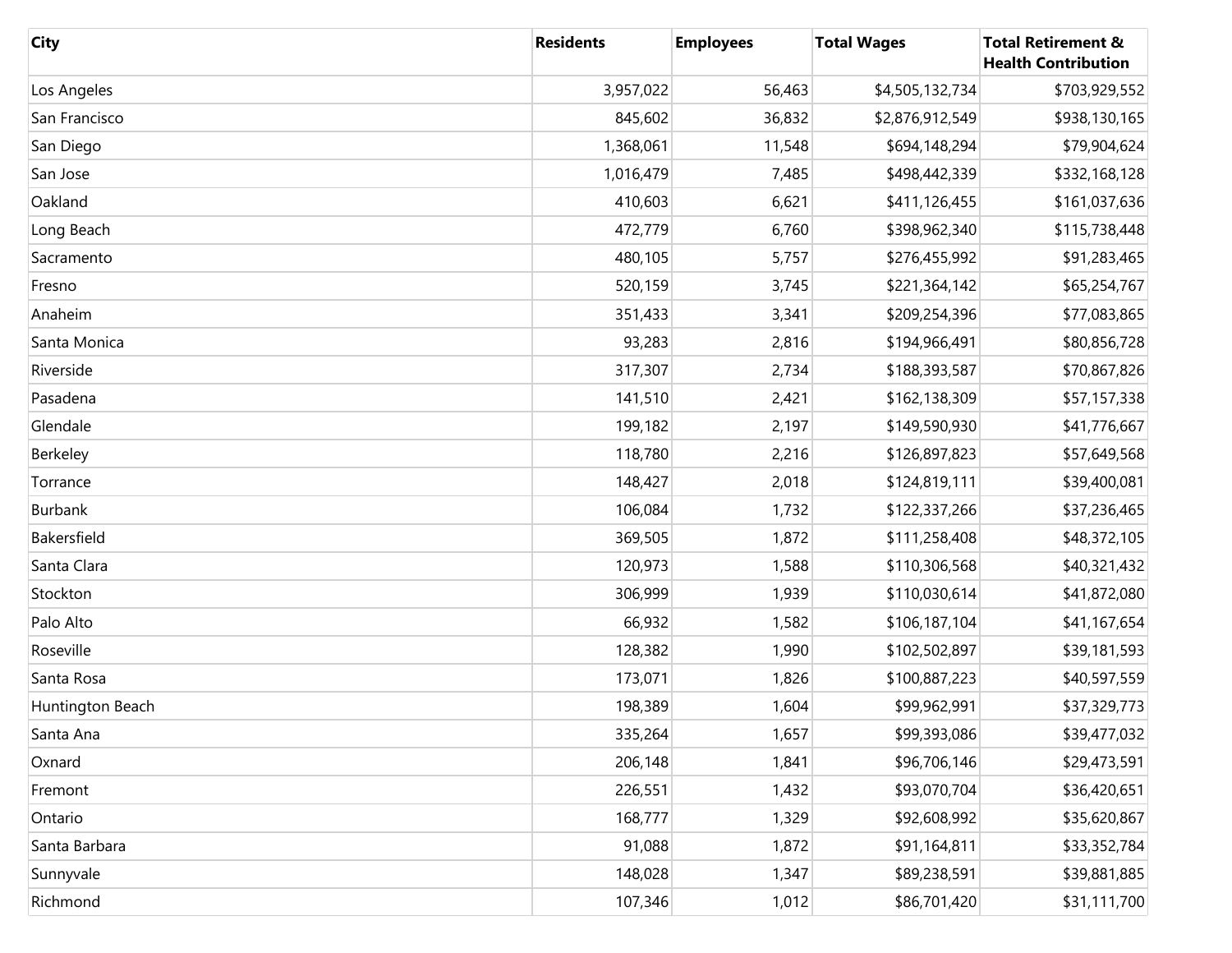| Hayward              | 152,889 | 918   | \$86,329,860 | \$18,879,687 |
|----------------------|---------|-------|--------------|--------------|
| Newport Beach        | 87,249  | 1,195 | \$85,279,033 | \$26,863,165 |
| Chula Vista          | 257,989 | 1,335 | \$84,289,987 | \$33,630,388 |
| <b>Beverly Hills</b> | 34,833  | 1,159 | \$82,922,874 | \$26,389,733 |
| Irvine               | 250,384 | 1,650 | \$81,609,101 | \$30,772,758 |
| Modesto              | 209,186 | 1,597 | \$77,356,968 | \$26,375,155 |
| San Bernardino       | 213,933 | 1,245 | \$77,004,168 | \$21,207,366 |
| Oceanside            | 171,682 | 1,173 | \$75,019,062 | \$25,658,031 |
| Escondido            | 147,294 | 1,241 | \$67,261,915 | \$24,756,362 |
| Corona               | 160,287 | 932   | \$66,310,278 | \$24,344,744 |
| Mountain View        | 77,250  | 1,041 | \$66,182,084 | \$26,423,042 |
| Orange               | 140,094 | 900   | \$62,631,565 | \$19,754,650 |
| Santa Cruz           | 63,789  | 1,347 | \$62,467,722 | \$22,718,261 |
| Carlsbad             | 110,653 | 1,288 | \$62,054,908 | \$21,431,793 |
| Manhattan Beach      | 35,763  | 851   | \$61,427,443 | \$16,217,701 |
| Garden Grove         | 174,774 | 836   | \$61,239,330 | \$19,831,670 |
| Redding              | 91,110  | 1,101 | \$60,870,790 | \$26,014,750 |
| Redwood City         | 81,838  | 940   | \$60,403,751 | \$23,552,899 |
| <b>Culver City</b>   | 39,773  | 808   | \$57,535,777 | \$20,584,564 |
| San Mateo            | 101,429 | 1,014 | \$57,119,983 | \$19,492,438 |
| Pleasanton           | 74,850  | 942   | \$54,895,161 | \$22,857,537 |
| Fontana              | 204,312 | 1,408 | \$54,231,575 | \$18,155,923 |
| San Buenaventura     | 109,338 | 1,106 | \$53,255,494 | \$15,003,718 |
| Alameda              | 76,638  | 913   | \$52,888,441 | \$20,781,009 |
| Inglewood            | 112,333 | 844   | \$52,510,233 | \$36,743,810 |
| Fullerton            | 141,042 | 932   | \$51,250,391 | \$22,610,837 |
| Vacaville            | 94,702  | 949   | \$51,072,460 | \$20,579,361 |
| Fairfield            | 111,891 | 867   | \$50,371,387 | \$18,634,244 |
| Costa Mesa           | 113,455 | 742   | \$46,767,680 | \$24,754,850 |
| Vallejo              | 119,683 | 550   | \$46,221,620 | \$20,492,390 |
| Visalia              | 130,753 | 913   | \$44,815,607 | \$16,515,080 |
| Daly City            | 105,810 | 813   | \$44,812,390 | \$15,909,214 |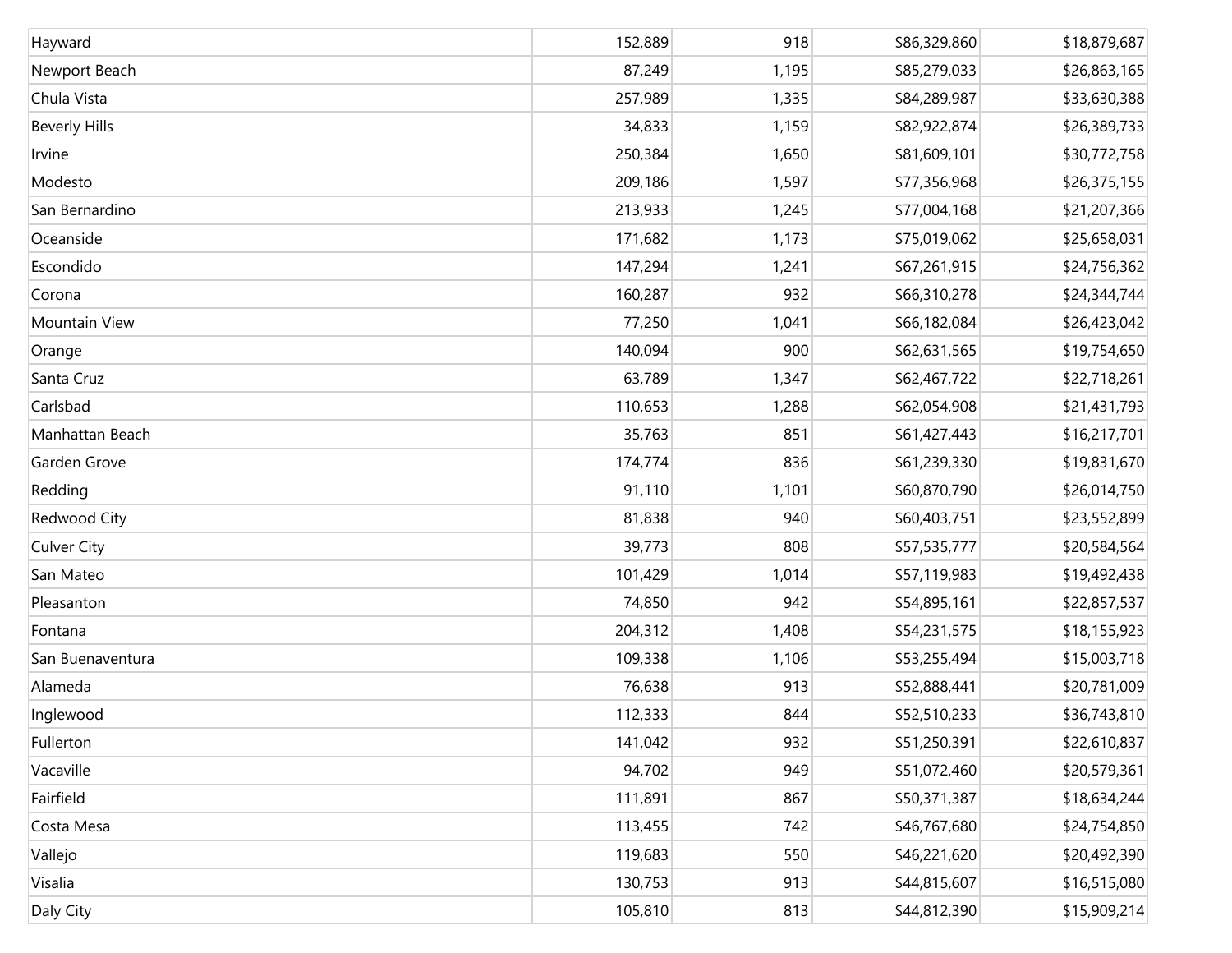| Rancho Cucamonga     | 174,064 | 1,035 | \$43,943,560 | \$13,442,693 |
|----------------------|---------|-------|--------------|--------------|
| Simi Valley          | 126,483 | 606   | \$43,710,164 | \$12,220,611 |
| Monterey             | 28,163  | 977   | \$43,423,190 | \$14,911,026 |
| Salinas              | 154,720 | 757   | \$43,372,698 | \$17,817,859 |
| Pomona               | 152,419 | 792   | \$43,303,973 | \$12,573,744 |
| Napa                 | 78,971  | 678   | \$43,270,248 | \$16,698,887 |
| South San Francisco  | 66,193  | 971   | \$42,607,622 | \$16,239,053 |
| Clovis               | 104,339 | 682   | \$41,105,161 | \$12,891,628 |
| Redondo Beach        | 68,095  | 877   | \$40,210,276 | \$15,045,891 |
| Milpitas             | 72,606  | 601   | \$40,012,900 | \$14,882,427 |
| Downey               | 113,900 | 884   | \$39,728,486 | \$14,828,691 |
| Tracy                | 85,296  | 538   | \$38,901,414 | \$14,575,504 |
| Santa Maria          | 102,087 | 703   | \$38,445,545 | \$13,298,797 |
| Livermore            | 85,990  | 514   | \$38,262,821 | \$12,806,205 |
| Folsom               | 74,909  | 806   | \$38,208,856 | \$14,858,080 |
| Redlands             | 70,398  | 615   | \$37,580,939 | \$13,865,804 |
| Concord              | 126,069 | 710   | \$37,502,907 | \$16,455,732 |
| Palm Springs         | 46,611  | 451   | \$36,678,678 | \$15,575,204 |
| El Cajon             | 101,444 | 603   | \$36,291,294 | \$12,085,496 |
| San Rafael           | 59,214  | 688   | \$36,182,027 | \$22,135,077 |
| San Luis Obispo      | 45,802  | 768   | \$34,823,923 | \$12,908,506 |
| West Covina          | 108,401 | 537   | \$34,267,424 | \$11,556,335 |
| Chino                | 84,465  | 654   | \$34,141,875 | \$9,588,746  |
| Santa Clarita        | 213,231 | 993   | \$33,948,365 | \$7,773,222  |
| San Leandro          | 88,441  | 670   | \$33,669,711 | \$11,971,449 |
| <b>Walnut Creek</b>  | 66,868  | 774   | \$33,510,771 | \$11,912,166 |
| Lodi                 | 63,719  | 736   | \$33,445,409 | \$13,852,413 |
| Alhambra             | 85,545  | 636   | \$32,421,800 | \$14,023,223 |
| Whittier             | 86,948  | 742   | \$32,188,161 | \$15,467,681 |
| Carson               | 93,148  | 1,189 | \$31,895,306 | \$10,060,032 |
| Davis                | 66,757  | 778   | \$31,604,410 | \$10,121,205 |
| <b>Thousand Oaks</b> | 129,349 | 638   | \$31,537,182 | \$9,633,900  |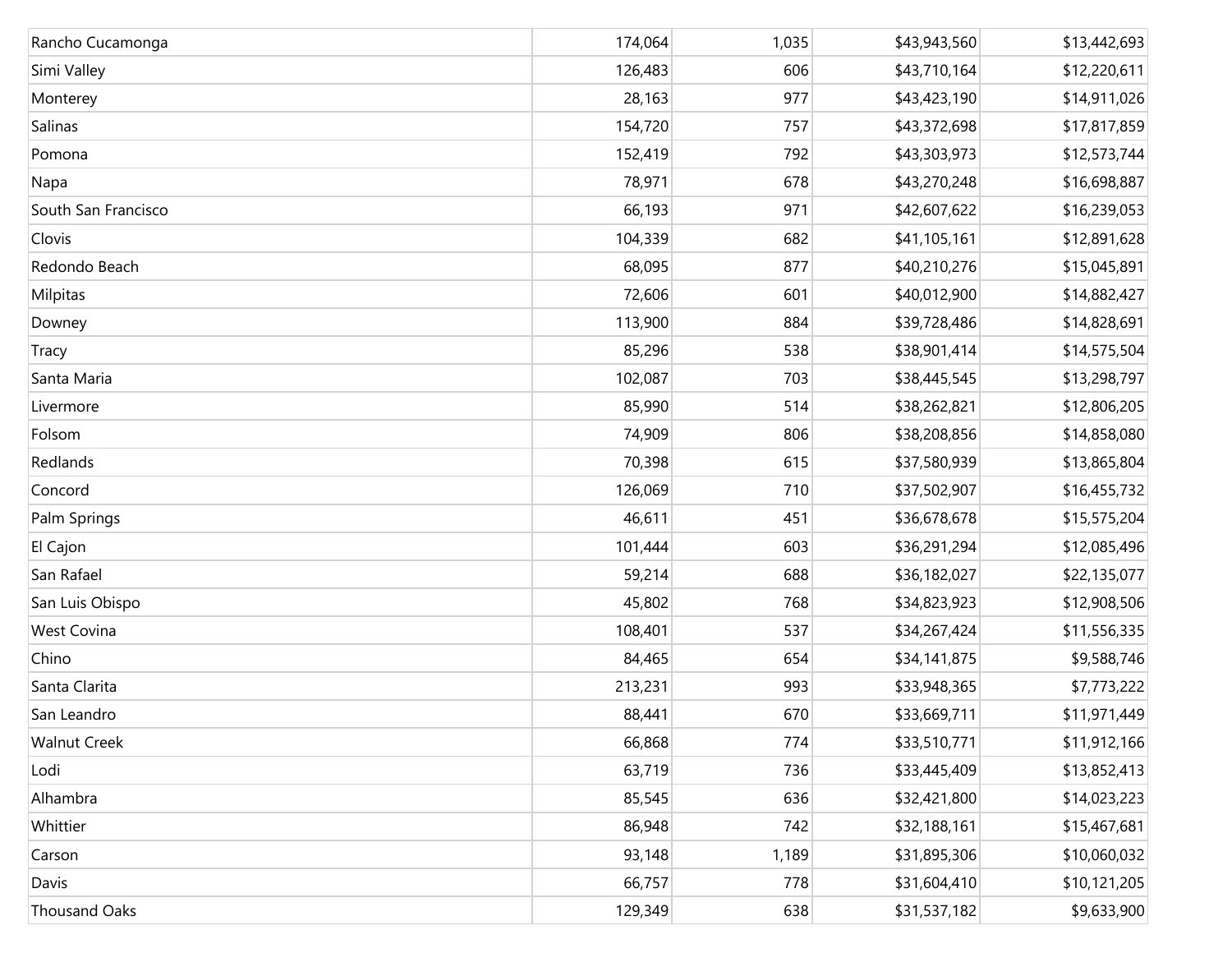| Montebello           | 64,104  | 646 | \$31,516,042 | \$13,049,512 |
|----------------------|---------|-----|--------------|--------------|
| El Segundo           | 17,000  | 534 | \$31,250,628 | \$11,599,542 |
| West Sacramento      | 51,272  | 675 | \$31,194,817 | \$9,764,525  |
| <b>Brea</b>          | 43,328  | 511 | \$31,177,323 | \$9,757,086  |
| Merced               | 81,722  | 536 | \$30,651,904 | \$10,992,313 |
| Gardena              | 60,414  | 580 | \$29,932,041 | \$10,754,651 |
| Manteca              | 73,787  | 572 | \$29,646,207 | \$11,235,679 |
| Murrieta             | 107,279 | 379 | \$29,550,173 | \$11,758,767 |
| Arcadia              | 57,761  | 446 | \$29,520,660 | \$11,969,977 |
| Rialto               | 102,092 | 480 | \$29,512,572 | \$9,550,880  |
| Watsonville          | 52,087  | 597 | \$28,742,985 | \$8,443,683  |
| Chico                | 89,634  | 436 | \$28,360,954 | \$12,166,712 |
| Elk Grove            | 162,899 | 345 | \$27,996,678 | \$9,651,521  |
| Vernon               | 123     | 267 | \$27,661,581 | \$8,667,443  |
| Azusa                | 49,425  | 393 | \$27,226,619 | \$7,313,439  |
| Petaluma             | 59,540  | 473 | \$27,068,010 | \$10,784,696 |
| Antioch              | 108,298 | 507 | \$26,948,089 | \$10,169,621 |
| Hawthorne            | 87,657  | 431 | \$26,846,213 | \$9,362,202  |
| Westminster          | 92,106  | 409 | \$26,779,471 | \$7,321,281  |
| El Monte             | 115,774 | 490 | \$26,656,267 | \$13,489,760 |
| Monterey Park        | 62,063  | 513 | \$26,595,566 | \$8,128,055  |
| Colton               | 53,384  | 454 | \$25,727,638 | \$7,814,952  |
| Laguna Beach         | 23,355  | 612 | \$25,507,906 | \$8,603,754  |
| Compton              | 98,506  | 537 | \$25,268,024 | \$15,082,283 |
| San Bruno            | 44,409  | 418 | \$24,957,494 | \$9,295,715  |
| Brentwood            | 56,493  | 428 | \$24,952,344 | \$8,514,628  |
| Gilroy               | 53,000  | 406 | \$24,868,425 | \$9,318,808  |
| Tustin               | 79,601  | 410 | \$24,810,668 | \$6,877,944  |
| San Ramon            | 78,561  | 572 | \$24,517,615 | \$10,892,125 |
| Upland               | 75,787  | 470 | \$24,079,525 | \$8,741,104  |
| Moreno Valley        | 200,670 | 488 | \$23,607,076 | \$8,433,378  |
| <b>National City</b> | 59,827  | 530 | \$23,578,840 | \$8,638,299  |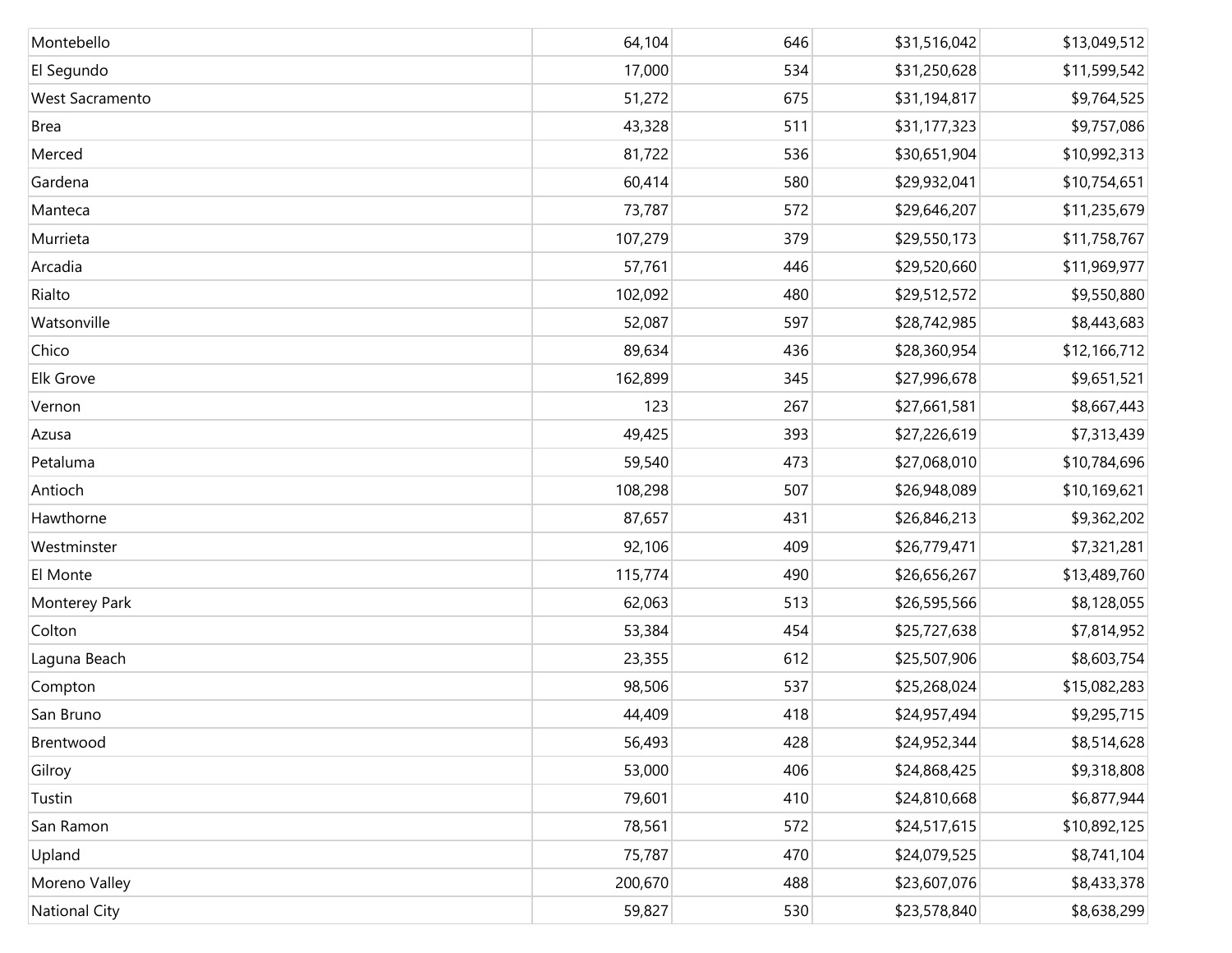| Vista              | 96,413  | 830 | \$23,551,592 | \$8,477,277  |
|--------------------|---------|-----|--------------|--------------|
| Woodland           | 57,525  | 465 | \$23,549,143 | \$8,701,833  |
| Lompoc             | 43,479  | 562 | \$23,484,280 | \$9,939,461  |
| San Marcos         | 90,827  | 471 | \$23,274,552 | \$8,583,726  |
| Buena Park         | 82,767  | 502 | \$23,175,119 | \$6,369,690  |
| Encinitas          | 61,518  | 385 | \$23,153,972 | \$6,412,208  |
| <b>Union City</b>  | 72,744  | 519 | \$22,744,058 | \$6,967,478  |
| South Gate         | 96,547  | 462 | \$22,732,579 | \$7,519,767  |
| Hemet              | 82,253  | 325 | \$22,546,197 | \$9,989,990  |
| Menlo Park         | 33,273  | 490 | \$22,456,335 | \$7,006,598  |
| West Hollywood     | 35,825  | 314 | \$22,420,192 | \$8,543,958  |
| Yuba City          | 66,363  | 518 | \$22,410,420 | \$10,415,786 |
| Fountain Valley    | 57,021  | 308 | \$22,219,736 | \$7,455,970  |
| Pittsburg          | 67,628  | 403 | \$22,188,279 | \$8,604,541  |
| Monrovia           | 37,406  | 380 | \$21,333,198 | \$6,185,072  |
| Coronado           | 23,497  | 612 | \$21,320,889 | \$7,112,990  |
| Rocklin            | 60,252  | 443 | \$21,281,686 | \$7,819,929  |
| Lancaster          | 160,784 | 662 | \$20,936,126 | \$8,729,848  |
| La Habra           | 62,079  | 556 | \$20,794,740 | \$6,290,312  |
| La Mesa            | 58,813  | 400 | \$20,735,613 | \$7,987,023  |
| Santa Fe Springs   | 17,627  | 362 | \$20,626,229 | \$8,192,227  |
| Indio              | 84,201  | 280 | \$20,526,988 | \$6,626,980  |
| Tulare             | 62,363  | 559 | \$20,488,703 | \$7,892,845  |
| Victorville        | 121,168 | 444 | \$20,104,241 | \$6,492,963  |
| Norwalk            | 107,166 | 547 | \$19,937,029 | \$6,423,401  |
| Cerritos           | 49,968  | 611 | \$19,862,702 | \$7,161,005  |
| Newark             | 44,204  | 383 | \$19,815,322 | \$4,343,890  |
| Campbell           | 41,857  | 483 | \$19,621,151 | \$6,774,605  |
| Morgan Hill        | 41,779  | 450 | \$19,589,392 | \$5,910,633  |
| <b>Foster City</b> | 32,390  | 307 | \$19,277,066 | \$7,013,665  |
| Covina             | 48,876  | 420 | \$18,780,392 | \$3,631,955  |
| Benicia            | 27,689  | 416 | \$18,677,129 | \$6,198,715  |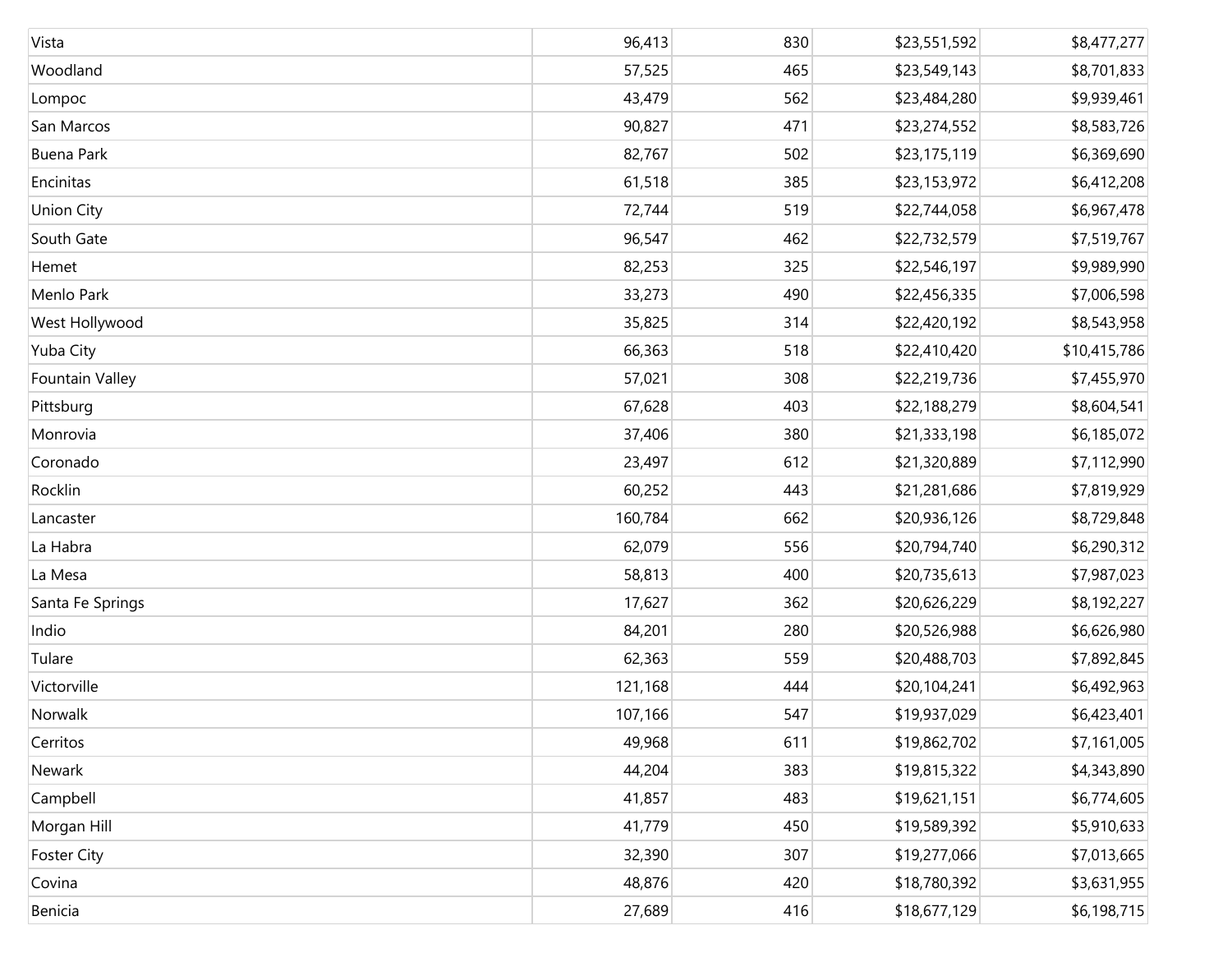| Eureka            | 26,946  | 535 | \$17,971,526 | \$7,469,528 |
|-------------------|---------|-----|--------------|-------------|
| Burlingame        | 29,890  | 224 | \$17,849,440 | \$8,956,091 |
| San Gabriel       | 40,517  | 342 | \$17,847,089 | \$5,715,050 |
| El Cerrito        | 24,288  | 376 | \$17,731,881 | \$7,012,641 |
| Novato            | 53,575  | 429 | \$17,705,614 | \$4,565,876 |
| Commerce          | 13,060  | 486 | \$17,578,833 | \$4,335,143 |
| Glendora          | 51,463  | 329 | \$17,492,824 | \$4,138,140 |
| Turlock           | 71,043  | 485 | \$17,461,599 | \$8,125,759 |
| Porterville       | 55,852  | 619 | \$17,357,388 | \$5,527,470 |
| La Verne          | 33,042  | 331 | \$17,157,296 | \$5,363,030 |
| Lakewood          | 81,601  | 599 | \$17,109,774 | \$4,171,844 |
| Pacifica          | 38,551  | 318 | \$17,032,074 | \$4,386,318 |
| Cathedral City    | 52,903  | 194 | \$16,951,786 | \$5,203,485 |
| Hanford           | 55,804  | 377 | \$16,859,917 | \$6,007,264 |
| Poway             | 49,041  | 363 | \$16,837,979 | \$6,967,942 |
| Citrus Heights    | 85,147  | 262 | \$16,603,172 | \$6,669,906 |
| Palmdale          | 157,009 | 592 | \$16,394,675 | \$7,353,876 |
| San Clemente      | 65,399  | 457 | \$16,132,457 | \$5,458,811 |
| Cupertino         | 59,756  | 404 | \$16,036,931 | \$5,158,165 |
| South Lake Tahoe  | 21,738  | 303 | \$15,786,322 | \$6,874,367 |
| Barstow           | 23,407  | 238 | \$15,704,187 | \$2,962,084 |
| El Centro         | 44,847  | 349 | \$15,372,106 | \$5,631,816 |
| Temecula          | 108,920 | 368 | \$15,349,037 | \$4,616,313 |
| Rohnert Park      | 41,077  | 309 | \$14,924,910 | \$6,070,125 |
| Delano            | 52,222  | 406 | \$14,906,503 | \$6,844,710 |
| Los Gatos         | 30,505  | 254 | \$14,873,888 | \$5,639,079 |
| Mill Valley       | 14,439  | 402 | \$14,724,145 | \$4,355,754 |
| Madera            | 63,961  | 408 | \$14,638,589 | \$7,084,142 |
| Huntington Park   | 59,312  | 248 | \$14,621,990 | \$4,834,452 |
| Montclair         | 38,458  | 365 | \$14,369,776 | \$5,504,606 |
| Ceres             | 46,989  | 247 | \$13,981,334 | \$5,965,981 |
| El Paso De Robles | 30,522  | 231 | \$13,798,773 | \$6,681,957 |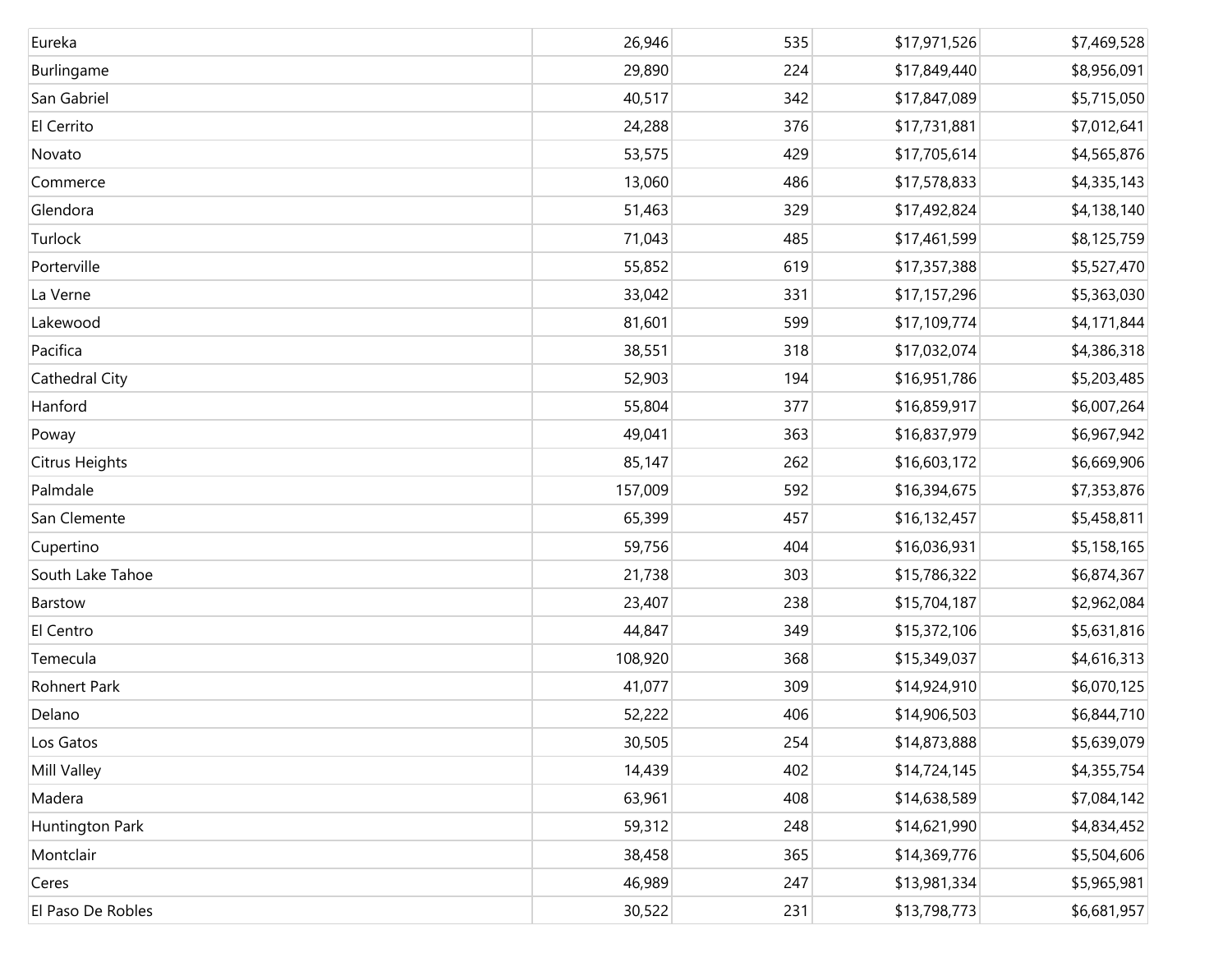| Claremont           | 36,282 | 260 | \$13,794,592 | \$5,025,589 |
|---------------------|--------|-----|--------------|-------------|
| Camarillo           | 67,154 | 174 | \$13,730,436 | \$4,061,060 |
| Emeryville          | 10,570 | 253 | \$13,527,236 | \$3,437,039 |
| Cypress             | 49,184 | 265 | \$13,283,940 | \$4,601,235 |
| <b>Baldwin Park</b> | 77,047 | 429 | \$13,101,241 | \$5,022,893 |
| Ukiah               | 16,073 | 311 | \$13,047,071 | \$4,913,051 |
| Belmont             | 26,748 | 195 | \$13,013,895 | \$3,970,806 |
| Seaside             | 33,672 | 241 | \$12,935,405 | \$4,479,455 |
| Hermosa Beach       | 19,772 | 229 | \$12,883,649 | \$7,388,888 |
| <b>Bell Gardens</b> | 42,875 | 265 | \$12,749,009 | \$5,505,814 |
| Danville            | 43,691 | 291 | \$12,616,012 | \$2,383,525 |
| South Pasadena      | 26,174 | 269 | \$12,495,388 | \$2,746,992 |
| San Pablo           | 29,730 | 221 | \$12,478,770 | \$3,171,269 |
| Los Altos           | 30,036 | 192 | \$12,352,412 | \$4,084,447 |
| Chino Hills         | 77,596 | 315 | \$12,147,923 | \$5,528,346 |
| Hesperia            | 92,177 | 218 | \$12,145,800 | \$3,759,169 |
| Calexico            | 41,033 | 177 | \$12,092,607 | \$4,983,702 |
| Santee              | 55,805 | 175 | \$11,933,951 | \$4,154,626 |
| Beaumont            | 42,481 | 189 | \$11,781,117 | \$4,705,933 |
| Mission Viejo       | 96,652 | 309 | \$11,746,408 | \$3,629,070 |
| Palm Desert         | 51,053 | 130 | \$11,645,668 | \$5,075,898 |
| Healdsburg          | 11,687 | 256 | \$11,623,318 | \$3,385,904 |
| Piedmont            | 11,113 | 402 | \$11,508,095 | \$4,743,720 |
| Banning             | 30,491 | 201 | \$11,466,657 | \$3,685,469 |
| Lincoln             | 45,837 | 248 | \$11,372,755 | \$4,167,522 |
| Hollister           | 37,305 | 244 | \$11,322,862 | \$4,183,608 |
| Seal Beach          | 24,684 | 239 | \$11,292,608 | \$3,177,128 |
| Martinez            | 37,384 | 248 | \$11,214,868 | \$5,039,682 |
| Pleasant Hill       | 34,162 | 131 | \$10,914,318 | \$3,624,158 |
| Placentia           | 52,427 | 195 | \$10,783,076 | \$3,711,914 |
| Port Hueneme        | 22,768 | 173 | \$10,740,728 | \$3,132,817 |
| Dinuba              | 23,966 | 238 | \$10,517,665 | \$4,355,391 |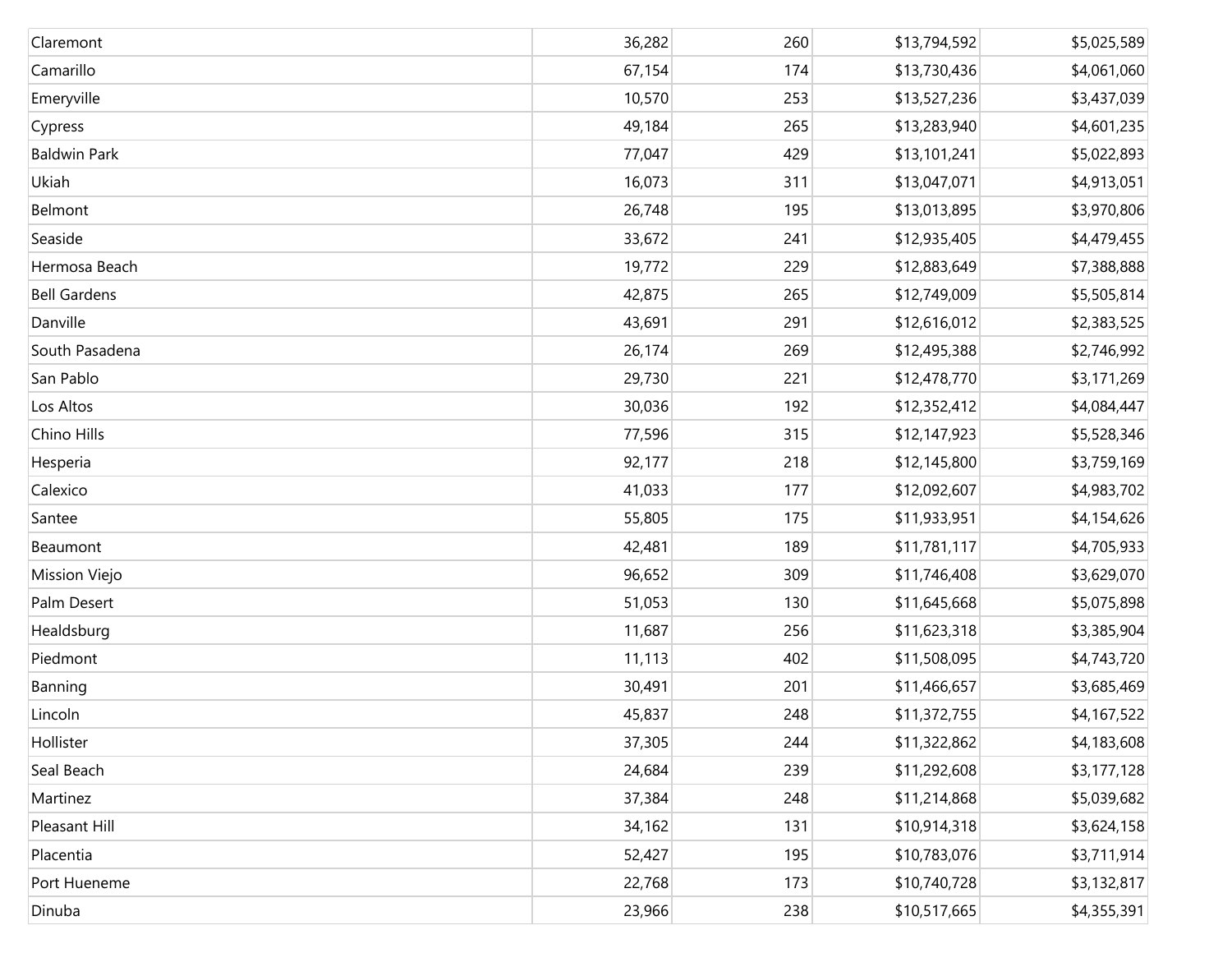| Albany              | 18,565 | 182 | \$10,495,004 | \$2,282,162 |
|---------------------|--------|-----|--------------|-------------|
| Dublin              | 55,844 | 292 | \$10,176,796 | \$2,598,316 |
| Galt                | 24,607 | 372 | \$10,104,804 | \$3,665,715 |
| Pico Rivera         | 64,182 | 336 | \$9,919,417  | \$4,004,041 |
| Shafter             | 17,970 | 247 | \$9,848,044  | \$2,904,732 |
| East Palo Alto      | 29,137 | 118 | \$9,758,836  | \$2,568,745 |
| San Marino          | 13,414 | 221 | \$9,689,474  | \$2,707,642 |
| Signal Hill         | 11,585 | 191 | \$9,651,052  | \$3,175,381 |
| Atascadero          | 29,169 | 225 | \$9,582,770  | \$3,819,247 |
| <b>Brawley</b>      | 26,273 | 264 | \$9,391,913  | \$2,879,230 |
| Paramount           | 55,302 | 484 | \$9,160,545  | \$2,634,651 |
| Pinole              | 18,946 | 175 | \$9,136,860  | \$2,291,480 |
| San Fernando        | 24,558 | 234 | \$9,131,182  | \$1,782,282 |
| Los Banos           | 37,145 | 210 | \$9,044,307  | \$4,588,935 |
| Lynwood             | 71,381 | 225 | \$8,834,934  | \$3,691,521 |
| Millbrae            | 22,898 | 173 | \$8,805,917  | \$2,995,137 |
| Big Bear Lake       | 5,165  | 124 | \$8,735,882  | \$4,609,131 |
| Santa Paula         | 30,556 | 192 | \$8,676,607  | \$2,717,371 |
| Hillsborough        | 11,420 | 101 | \$8,547,382  | \$3,092,719 |
| Arcata              | 17,898 | 297 | \$8,424,125  | \$3,888,615 |
| Yorba Linda         | 67,719 | 242 | \$8,288,875  | \$2,344,415 |
| Calabasas           | 24,212 | 277 | \$8,268,263  | \$2,650,030 |
| Morro Bay           | 10,284 | 281 | \$8,267,828  | \$2,739,709 |
| Marina              | 20,872 | 124 | \$8,192,074  | \$2,744,985 |
| Bellflower          | 78,106 | 219 | \$8,165,231  | \$2,228,790 |
| Truckee             | 16,211 | 161 | \$8,147,158  | \$3,033,554 |
| La Mirada           | 49,521 | 355 | \$8,016,412  | \$2,573,718 |
| San Juan Capistrano | 36,223 | 120 | \$7,666,371  | \$3,433,015 |
| Apple Valley        | 71,396 | 222 | \$7,500,626  | \$2,586,144 |
| Windsor             | 27,335 | 203 | \$7,433,847  | \$2,457,268 |
| Brisbane            | 4,541  | 168 | \$7,394,770  | \$2,522,889 |
| Pismo Beach         | 7,711  | 175 | \$7,362,801  | \$2,315,656 |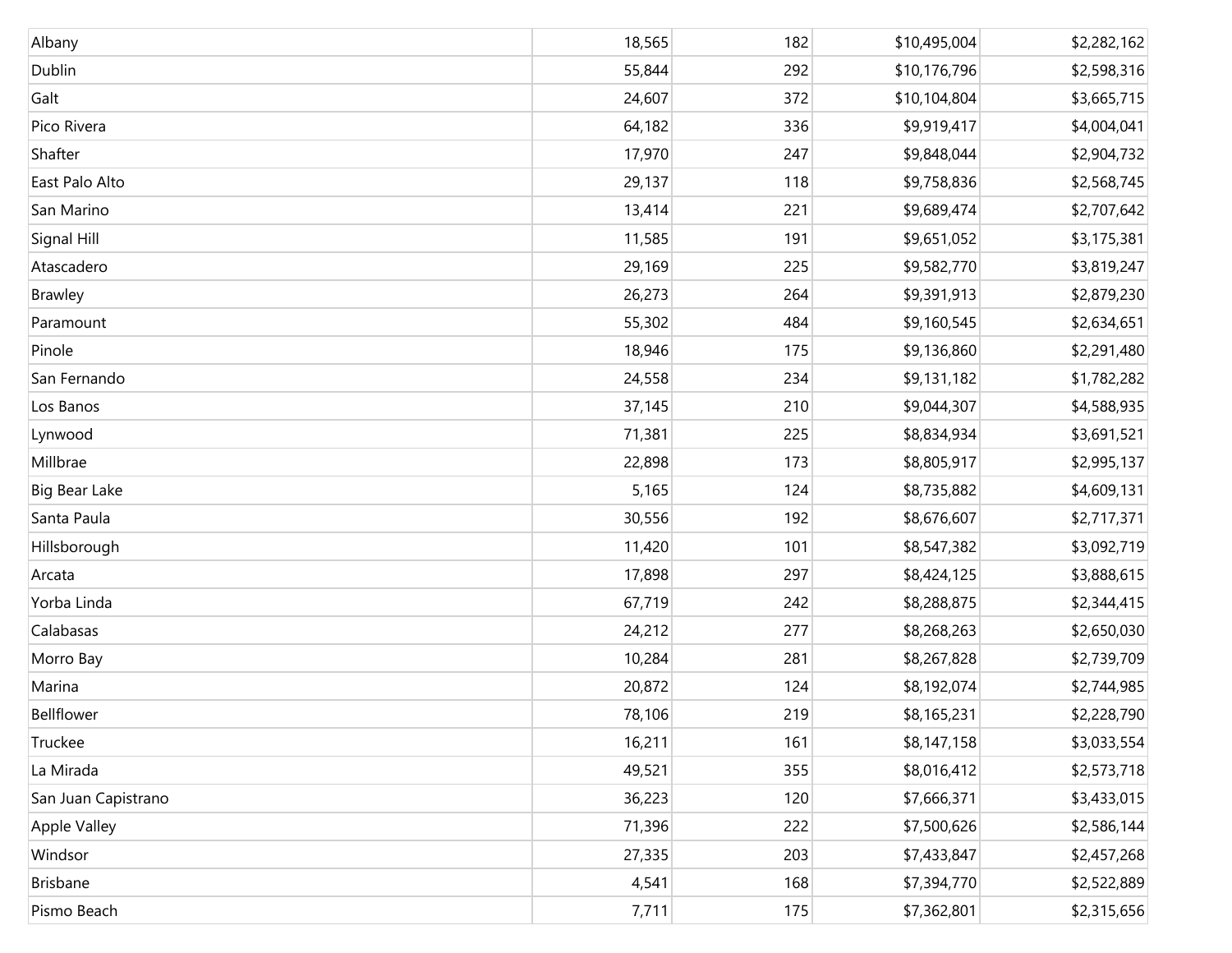| Rancho Mirage       | 17,889 | 127 | \$7,309,764 | \$2,781,892 |
|---------------------|--------|-----|-------------|-------------|
| Reedley             | 25,488 | 254 | \$7,221,424 | \$2,919,498 |
| Bell                | 36,135 | 183 | \$7,186,814 | \$2,458,669 |
| Dixon               | 19,158 | 177 | \$7,146,089 | \$2,642,511 |
| Irwindale           | 1,473  | 162 | \$7,073,518 | \$2,838,465 |
| San Carlos          | 29,449 | 138 | \$6,979,098 | \$1,908,068 |
| Loma Linda          | 23,751 | 95  | \$6,899,006 | \$1,400,485 |
| Sanger              | 25,128 | 177 | \$6,853,768 | \$2,962,831 |
| Ridgecrest          | 28,419 | 171 | \$6,758,606 | \$2,013,024 |
| Oroville            | 16,197 | 128 | \$6,536,873 | \$2,073,281 |
| Sausalito           | 7,300  | 123 | \$6,348,855 | \$2,534,874 |
| Corte Madera        | 9,491  | 147 | \$6,306,493 | \$2,532,266 |
| Pacific Grove       | 15,388 | 153 | \$6,240,314 | \$884,497   |
| Laguna Niguel       | 64,836 | 166 | \$6,206,577 | \$1,457,888 |
| Atwater             | 29,023 | 161 | \$6,196,134 | \$2,848,653 |
| Mammoth Lakes       | 8,410  | 133 | \$6,189,573 | \$1,891,145 |
| American Canyon     | 20,149 | 166 | \$6,185,692 | \$1,746,814 |
| Lake Forest         | 80,070 | 174 | \$6,177,472 | \$1,380,794 |
| Arroyo Grande       | 17,428 | 147 | \$6,141,891 | \$2,350,464 |
| <b>Grass Valley</b> | 12,925 | 131 | \$6,128,524 | \$2,412,838 |
| Taft                | 9,456  | 185 | \$6,127,315 | \$1,674,016 |
| Rancho Cordova      | 69,112 | 100 | \$6,116,992 | \$1,687,509 |
| Auburn              | 13,818 | 98  | \$6,104,516 | \$1,891,285 |
| Imperial Beach      | 26,761 | 166 | \$6,096,009 | \$1,306,113 |
| California City     | 13,165 | 152 | \$6,069,744 | \$2,255,495 |
| Dana Point          | 34,208 | 98  | \$6,033,386 | \$1,299,272 |
| Patterson           | 21,094 | 189 | \$5,943,398 | \$3,278,553 |
| Coachella           | 43,917 | 88  | \$5,919,356 | \$1,695,540 |
| Lemoore             | 25,325 | 191 | \$5,882,479 | \$1,855,505 |
| Suisun City         | 28,888 | 143 | \$5,865,051 | \$3,254,902 |
| Malibu              | 12,935 | 148 | \$5,828,238 | \$2,010,876 |
| Hercules            | 24,775 | 157 | \$5,800,740 | \$2,274,962 |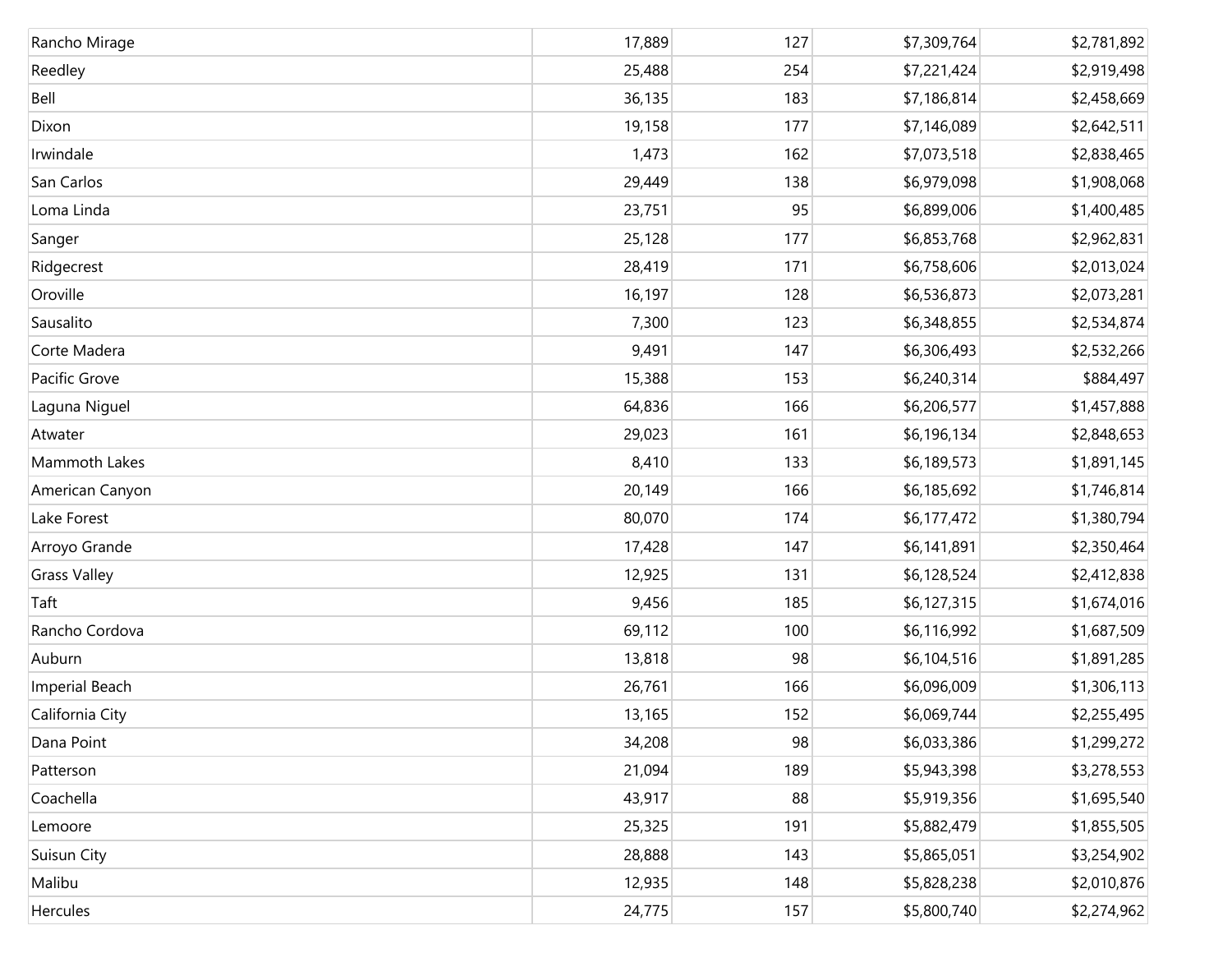| Saratoga             | 30,799 | 95  | \$5,796,765 | \$1,613,720 |
|----------------------|--------|-----|-------------|-------------|
| Carmel-By-The-Sea    | 3,747  | 101 | \$5,763,582 | \$856,623   |
| San Dimas            | 34,713 | 154 | \$5,755,271 | \$1,644,365 |
| La Palma             | 15,965 | 106 | \$5,720,009 | \$1,332,035 |
| Coalinga             | 16,529 | 135 | \$5,704,666 | \$1,624,627 |
| Capitola             | 10,052 | 131 | \$5,581,763 | \$2,079,813 |
| Sierra Madre         | 11,133 | 211 | \$5,554,292 | \$1,835,683 |
| Ripon                | 14,922 | 169 | \$5,505,494 | \$2,172,283 |
| Los Alamitos         | 11,779 | 170 | \$5,473,362 | \$1,408,473 |
| La Quinta            | 39,694 | 119 | \$5,466,497 | \$1,825,398 |
| Larkspur             | 12,347 | 127 | \$5,442,898 | \$1,767,177 |
| Diamond Bar          | 56,668 | 126 | \$5,378,501 | \$1,236,806 |
| Oakdale              | 21,773 | 148 | \$5,345,571 | \$897,561   |
| Moorpark             | 35,727 | 130 | \$5,288,807 | \$1,870,121 |
| Red Bluff            | 14,260 | 165 | \$5,262,357 | \$1,638,881 |
| Del Mar              | 4,238  | 153 | \$5,254,673 | \$1,210,882 |
| Lawndale             | 33,403 | 164 | \$5,252,709 | \$850,636   |
| Selma                | 23,912 | 110 | \$5,251,829 | \$2,166,575 |
| Lake Elsinore        | 58,426 | 132 | \$5,169,744 | \$1,139,600 |
| Lathrop              | 20,353 | 91  | \$5,160,552 | \$1,728,217 |
| Solana Beach         | 13,104 | 163 | \$5,134,398 | \$1,210,850 |
| Rancho Palos Verdes  | 42,564 | 128 | \$5,127,391 | \$1,510,271 |
| Placerville          | 10,673 | 204 | \$5,060,841 | \$2,262,838 |
| <b>Scotts Valley</b> | 11,928 | 155 | \$5,003,499 | \$2,415,601 |
| Avalon               | 3,840  | 128 | \$4,976,046 | \$1,986,033 |
| Goleta               | 30,765 | 69  | \$4,950,999 | \$929,703   |
| Rosemead             | 55,017 | 192 | \$4,882,368 | \$2,061,185 |
| Palos Verdes Estates | 13,730 | 86  | \$4,855,562 | \$1,657,573 |
| Perris               | 72,908 | 83  | \$4,792,958 | \$1,375,699 |
| Blythe               | 18,909 | 109 | \$4,736,785 | \$2,184,088 |
| Hawaiian Gardens     | 14,545 | 239 | \$4,696,248 | \$2,176,933 |
| Duarte               | 21,839 | 200 | \$4,662,118 | \$1,298,853 |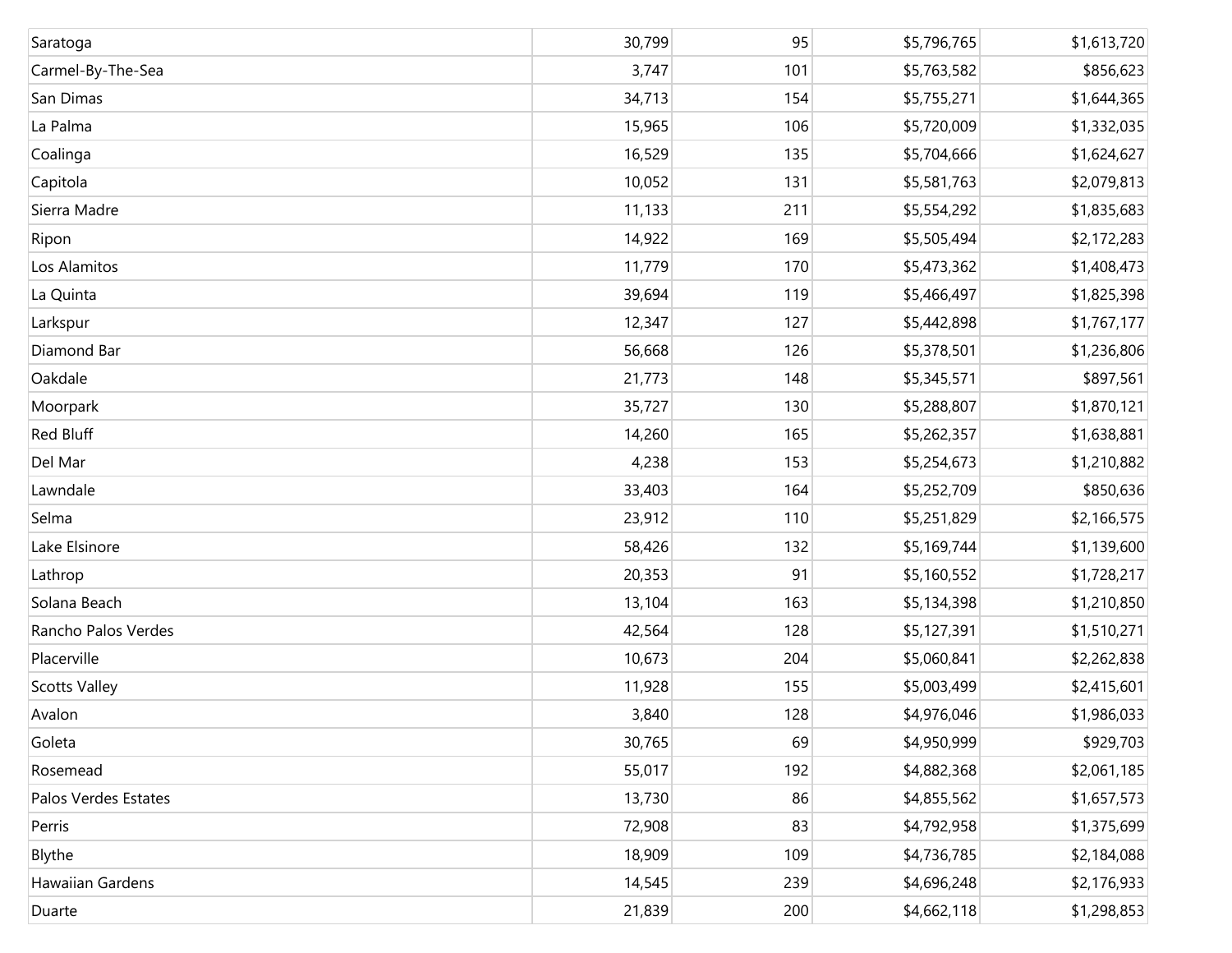| St. Helena           | 6,065  | 145 | \$4,573,760 | \$2,513,661 |
|----------------------|--------|-----|-------------|-------------|
| Lemon Grove          | 26,199 | 89  | \$4,402,248 | \$1,381,511 |
| Lafayette            | 25,154 | 112 | \$4,374,719 | \$1,230,133 |
| Temple City          | 36,275 | 133 | \$4,325,384 | \$0         |
| Sebastopol           | 7,507  | 96  | \$4,199,058 | \$1,325,983 |
| Tehachapi            | 13,028 | 72  | \$4,177,867 | \$1,608,815 |
| Atherton             | 6,935  | 55  | \$4,176,220 | \$1,384,303 |
| Colma                | 1,480  | 66  | \$4,103,609 | \$1,774,233 |
| Calistoga            | 5,261  | 123 | \$4,026,059 | \$1,295,649 |
| Corcoran             | 22,084 | 85  | \$4,016,442 | \$1,311,501 |
| Desert Hot Springs   | 28,134 | 88  | \$3,985,098 | \$1,264,483 |
| Chowchilla           | 18,542 | 94  | \$3,936,851 | \$1,387,638 |
| Gridley              | 6,780  | 71  | \$3,922,494 | \$2,174,242 |
| Imperial             | 17,446 | 107 | \$3,892,707 | \$402,905   |
| Fort Bragg           | 7,343  | 80  | \$3,851,901 | \$1,430,173 |
| Grover Beach         | 13,144 | 65  | \$3,803,131 | \$1,017,364 |
| Paradise             | 26,235 | 81  | \$3,801,815 | \$1,163,286 |
| Soledad              | 24,540 | 67  | \$3,790,063 | \$939,854   |
| Cloverdale           | 8,708  | 60  | \$3,784,222 | \$1,639,723 |
| Fortuna              | 12,032 | 159 | \$3,784,099 | \$1,936,589 |
| Yucaipa              | 52,942 | 182 | \$3,747,121 | \$1,021,144 |
| <b>Crescent City</b> | 6,889  | 139 | \$3,734,030 | \$1,152,875 |
| Norco                | 25,891 | 157 | \$3,666,289 | \$1,235,385 |
| Menifee              | 85,385 | 64  | \$3,620,792 | \$1,024,122 |
| Moraga               | 16,466 | 60  | \$3,578,967 | \$799,467   |
| Tiburon              | 9,200  | 56  | \$3,562,513 | \$1,042,245 |
| Lindsay              | 12,678 | 150 | \$3,534,517 | \$843,426   |
| Susanville           | 15,509 | 91  | \$3,504,504 | \$1,483,422 |
| San Jacinto          | 45,895 | 72  | \$3,502,232 | \$1,388,825 |
| Walnut               | 30,257 | 127 | \$3,484,688 | \$949,995   |
| Anderson             | 10,269 | 70  | \$3,469,693 | \$1,451,175 |
| Bishop               | 3,881  | 154 | \$3,441,518 | \$1,531,398 |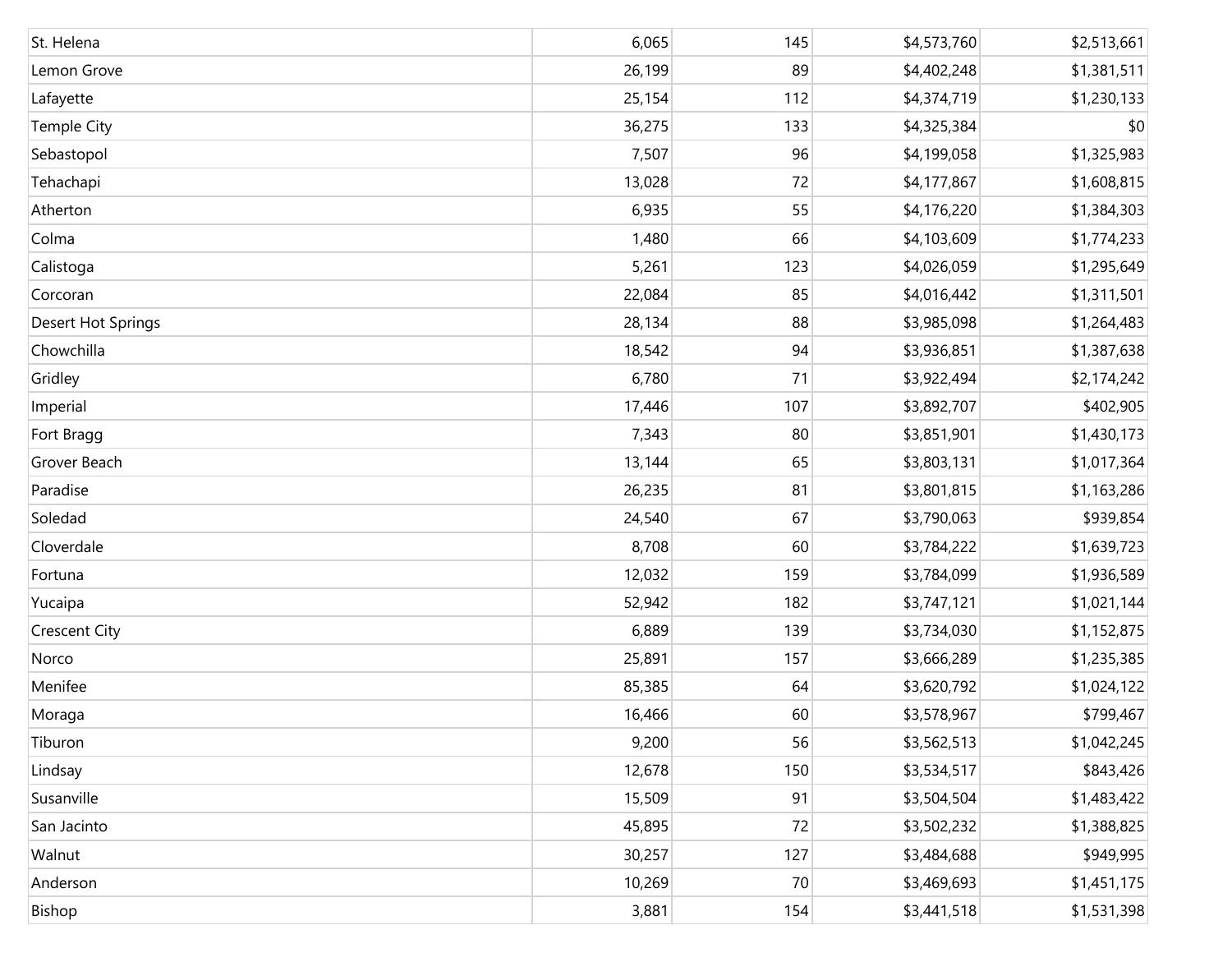| Kerman               | 14,314 | 123 | \$3,437,149 | \$835,888   |
|----------------------|--------|-----|-------------|-------------|
| Agoura Hills         | 20,767 | 95  | \$3,434,621 | \$1,165,717 |
| Lomita               | 20,733 | 104 | \$3,388,124 | \$1,248,476 |
| Shasta Lake          | 10,020 | 61  | \$3,306,491 | \$1,166,107 |
| Laguna Hills         | 30,994 | 72  | \$3,295,812 | \$1,133,902 |
| Rio Vista            | 8,193  | 65  | \$3,223,774 | \$1,459,067 |
| Kingsburg            | 11,711 | 127 | \$3,214,801 | \$482,684   |
| Yreka                | 7,849  | 124 | \$3,186,462 | \$912,468   |
| Indian Wells         | 5,194  | 37  | \$3,167,460 | \$1,219,451 |
| South El Monte       | 20,841 | 168 | \$3,162,116 | \$648,706   |
| Orinda               | 18,612 | 70  | \$3,145,449 | \$908,582   |
| Livingston           | 13,735 | 129 | \$3,020,555 | \$1,062,235 |
| Riverbank            | 23,485 | 91  | \$3,012,505 | \$960,619   |
| Carpinteria          | 13,547 | 115 | \$2,992,743 | \$868,240   |
| Oakley               | 38,789 | 79  | \$2,981,364 | \$653,272   |
| Willits              | 4,902  | 80  | \$2,966,251 | \$1,492,091 |
| Greenfield           | 16,870 | 61  | \$2,938,759 | \$975,021   |
| Sonora               | 4,879  | 71  | \$2,937,567 | \$822,743   |
| Winters              | 6,954  | 107 | \$2,916,172 | \$894,176   |
| Corning              | 7,638  | 67  | \$2,884,924 | \$988,279   |
| Sonoma               | 10,933 | 45  | \$2,849,027 | \$1,238,436 |
| Highland             | 54,332 | 50  | \$2,827,745 | \$1,051,264 |
| Wasco                | 26,130 | 74  | \$2,808,444 | \$1,143,520 |
| Avenal               | 13,159 | 64  | \$2,777,866 | \$1,092,567 |
| Adelanto             | 33,084 | 61  | \$2,748,407 | \$608,163   |
| Marysville           | 12,051 | 105 | \$2,689,410 | \$1,251,089 |
| Clearlake            | 14,977 | 58  | \$2,678,467 | \$1,249,420 |
| La Canada Flintridge | 20,592 | 47  | \$2,677,962 | \$617,391   |
| Cotati               | 7,346  | 46  | \$2,675,979 | \$1,495,715 |
| King City            | 13,417 | 107 | \$2,667,644 | \$707,412   |
| San Anselmo          | 12,670 | 108 | \$2,665,679 | \$778,906   |
| Arvin                | 20,113 | 57  | \$2,635,316 | \$626,322   |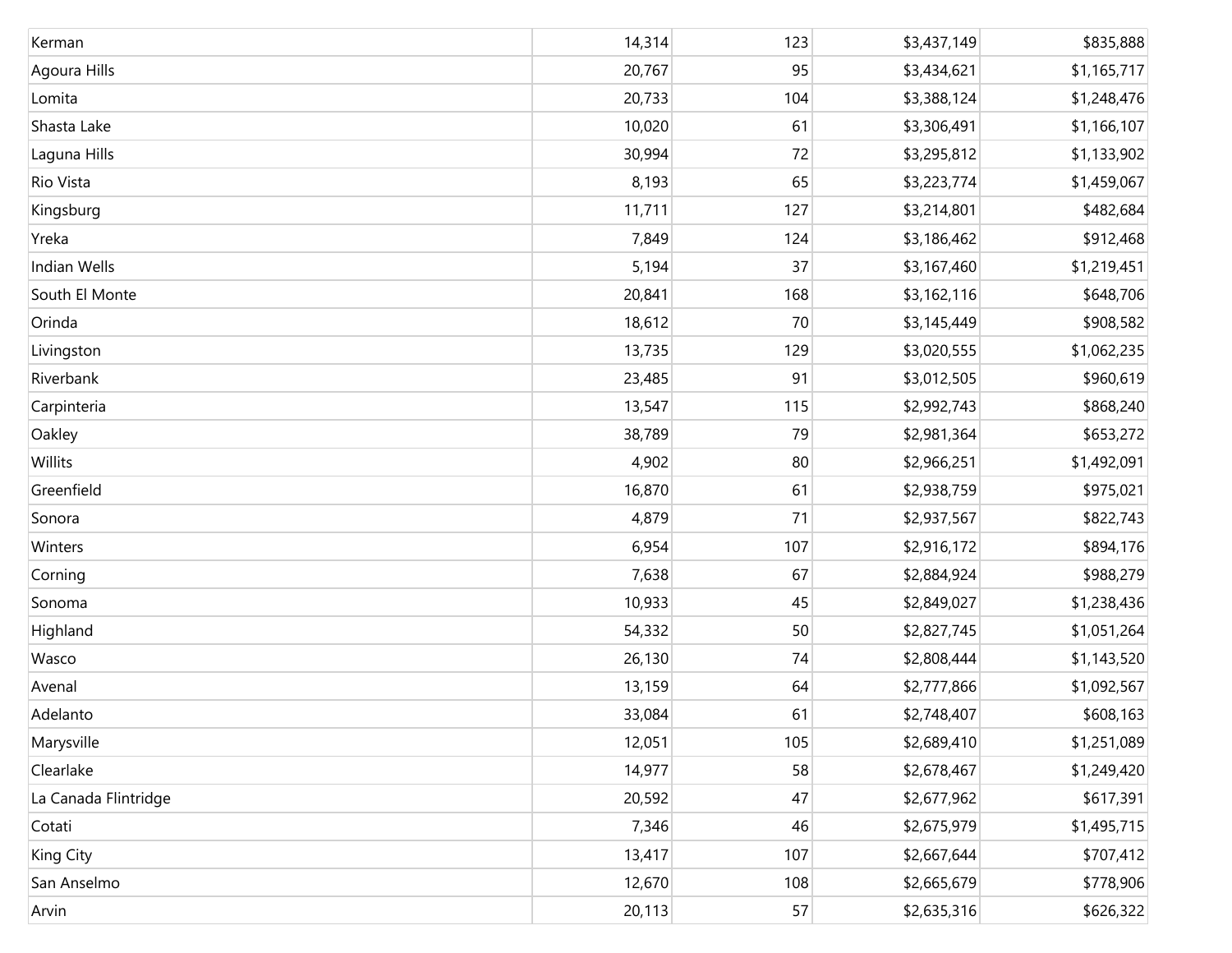| Needles                 | 4,940  | 81  | \$2,622,364 | \$686,606   |
|-------------------------|--------|-----|-------------|-------------|
| Angels                  | 3,811  | 74  | \$2,579,792 | \$971,298   |
| Lakeport                | 4,699  | 64  | \$2,541,167 | \$1,142,880 |
| Fillmore                | 15,441 | 124 | \$2,533,624 | \$566,268   |
| Gonzales                | 8,357  | 95  | \$2,470,488 | \$765,148   |
| Fairfax                 | 7,634  | 52  | \$2,456,789 | \$1,094,721 |
| Exeter                  | 10,572 | 86  | \$2,456,641 | \$1,034,556 |
| Stanton                 | 39,219 | 64  | \$2,436,193 | \$590,618   |
| <b>Yucca Valley</b>     | 21,355 | 86  | \$2,429,282 | \$670,283   |
| McFarland               | 14,037 | 64  | \$2,371,823 | \$945,980   |
| La Puente               | 40,690 | 90  | \$2,273,691 | \$786,780   |
| Sand City               | 362    | 28  | \$2,268,279 | \$656,151   |
| Solvang                 | 5,489  | 65  | \$2,261,465 | \$855,287   |
| Ojai                    | 7,612  | 115 | \$2,220,243 | \$776,574   |
| Clayton                 | 11,288 | 55  | \$2,189,159 | \$940,006   |
| Belvedere               | 2,121  | 27  | \$2,164,536 | \$703,880   |
| Guadalupe               | 7,205  | 64  | \$2,161,039 | \$579,368   |
| Yountville              | 3,017  | 87  | \$2,121,362 | \$922,089   |
| Newman                  | 10,753 | 53  | \$2,089,527 | \$971,063   |
| Colusa                  | 6,191  | 50  | \$2,047,102 | \$584,184   |
| Williams                | 5,316  | 41  | \$2,010,567 | \$543,000   |
| <b>Twentynine Palms</b> | 25,846 | 76  | \$2,004,653 | \$733,365   |
| Jackson                 | 4,586  | 73  | \$2,002,143 | \$941,571   |
| Nevada City             | 3,194  | 85  | \$1,989,088 | \$876,711   |
| Orland                  | 7,814  | 70  | \$1,984,576 | \$774,332   |
| Orange Cove             | 9,358  | 53  | \$1,973,827 | \$481,926   |
| Rancho Santa Margarita  | 49,125 | 44  | \$1,946,121 | \$616,920   |
| Firebaugh               | 7,779  | 55  | \$1,928,975 | \$919,635   |
| Woodside                | 5,539  | 28  | \$1,902,631 | \$574,102   |
| Parlier                 | 15,095 | 73  | \$1,896,555 | \$542,096   |
| Willows                 | 6,206  | 96  | \$1,876,380 | \$1,010,398 |
| Industry                | 440    | 27  | \$1,876,027 | \$1,621,180 |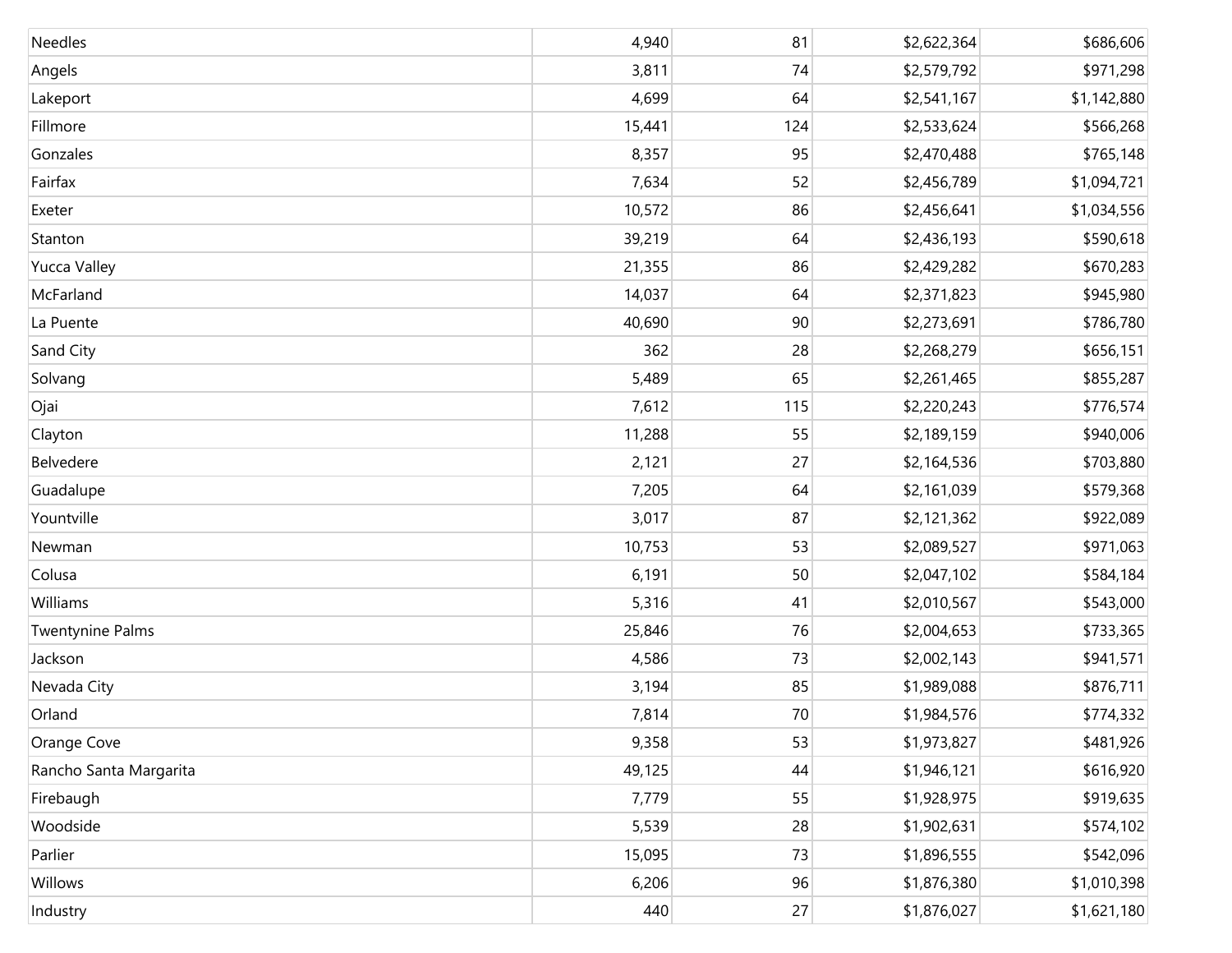| Farmersville                 | 10,908 | 38 | \$1,829,598 | \$648,319 |
|------------------------------|--------|----|-------------|-----------|
| Aliso Viejo                  | 50,204 | 27 | \$1,828,622 | \$457,095 |
| Los Altos Hills              | 8,341  | 38 | \$1,822,552 | \$536,010 |
| Fowler                       | 5,957  | 70 | \$1,805,430 | \$0       |
| Cudahy                       | 24,270 | 85 | \$1,804,255 | \$444,351 |
| Mendota                      | 11,211 | 63 | \$1,792,282 | \$248,542 |
| <b>Rolling Hills Estates</b> | 8,223  | 29 | \$1,753,220 | \$367,693 |
| Half Moon Bay                | 12,051 | 30 | \$1,726,632 | \$275,770 |
| Artesia                      | 16,849 | 45 | \$1,678,954 | \$487,370 |
| <b>Grand Terrace</b>         | 12,352 | 82 | \$1,616,776 | \$290,701 |
| Ross                         | 2,493  | 44 | \$1,565,806 | \$482,653 |
| Weed                         | 2,699  | 45 | \$1,549,164 | \$393,091 |
| Mt. Shasta                   | 3,370  | 54 | \$1,548,387 | \$586,614 |
| Escalon                      | 7,413  | 67 | \$1,519,859 | \$625,649 |
| Gustine                      | 5,618  | 57 | \$1,474,479 | \$578,341 |
| Woodlake                     | 7,702  | 38 | \$1,461,968 | \$394,731 |
| Buellton                     | 4,931  | 34 | \$1,401,913 | \$507,563 |
| La Habra Heights             | 5,439  | 95 | \$1,384,949 | \$233,918 |
| lone                         | 6,763  | 56 | \$1,363,272 | \$561,476 |
| Wheatland                    | 3,437  | 37 | \$1,257,232 | \$107,910 |
| Portola Valley               | 4,527  | 21 | \$1,230,339 | \$400,191 |
| Live Oak                     | 8,546  | 75 | \$1,222,125 | \$545,926 |
| Del Rey Oaks                 | 1,660  | 22 | \$1,186,366 | \$343,254 |
| Westlake Village             | 8,423  | 23 | \$1,181,569 | \$486,233 |
| Holtville                    | 6,246  | 55 | \$1,174,496 | \$182,946 |
| Alturas                      | 2,723  | 48 | \$1,145,598 | \$470,669 |
| Dos Palos                    | 5,023  | 36 | \$1,097,414 | \$104,586 |
| <b>Sutter Creek</b>          | 2,457  | 40 | \$989,515   | \$328,859 |
| Huron                        | 6,817  | 37 | \$970,034   | \$94,939  |
| Waterford                    | 8,686  | 20 | \$939,090   | \$319,134 |
| Eastvale                     | 60,633 | 21 | \$887,512   | \$132,763 |
| Rio Dell                     | 3,372  | 25 | \$878,692   | \$336,810 |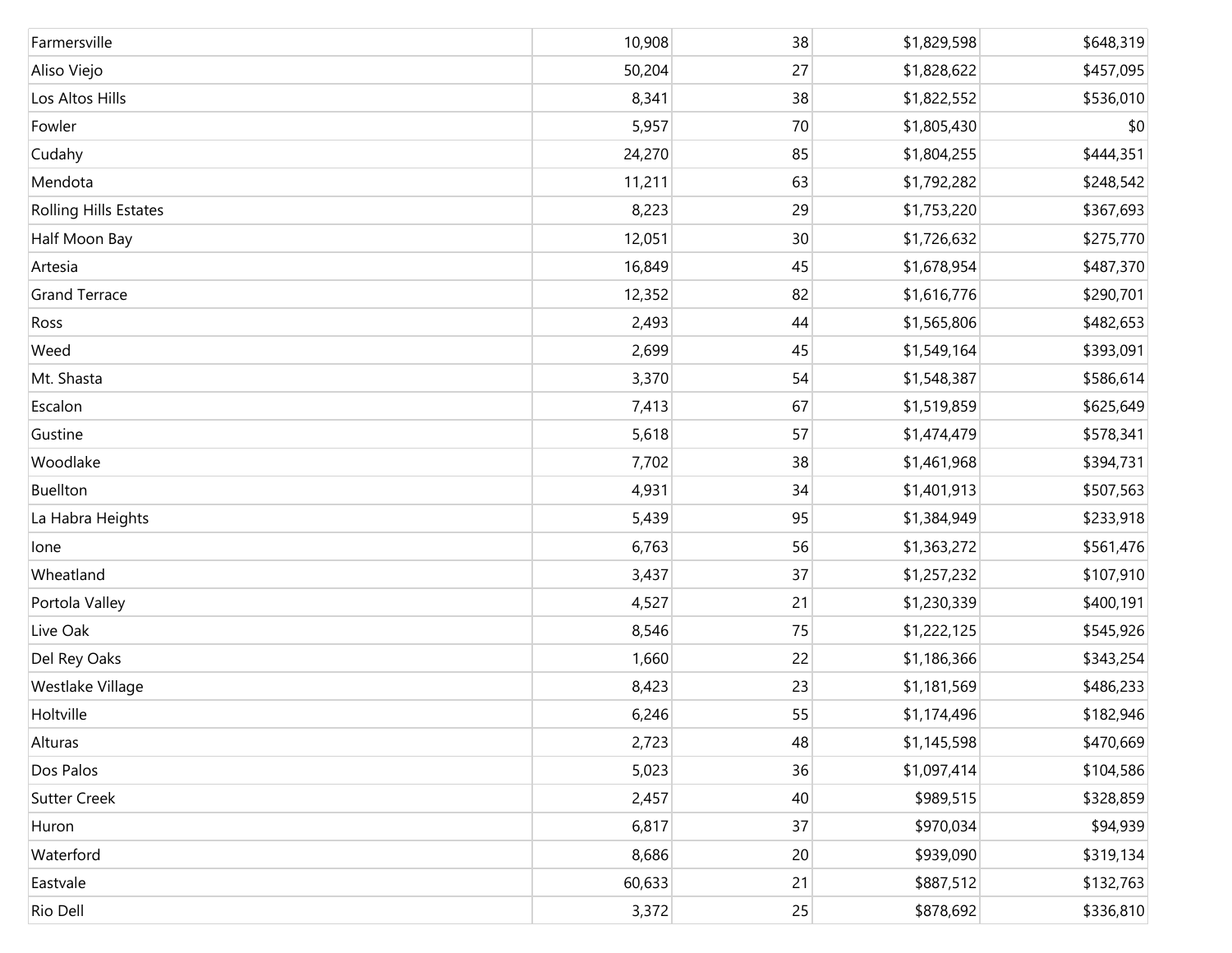| Laguna Woods         | 16,652 | 21 | \$827,876 | \$130,072 |
|----------------------|--------|----|-----------|-----------|
| Hughson              | 7,222  | 30 | \$806,388 | \$323,697 |
| Calipatria           | 7,466  | 40 | \$784,830 | \$226,946 |
| Monte Sereno         | 3,451  | 14 | \$774,744 | \$227,795 |
| Wildomar             | 34,148 | 15 | \$763,435 | \$384,135 |
| San Joaquin          | 4,041  | 20 | \$744,325 | \$281,177 |
| Calimesa             | 8,353  | 17 | \$720,027 | \$255,941 |
| Loomis               | 6,623  | 23 | \$667,606 | \$222,390 |
| Portola              | 2,020  | 46 | \$643,130 | \$199,981 |
| Ferndale             | 1,369  | 32 | \$611,498 | \$164,623 |
| Westmorland          | 2,333  | 32 | \$605,823 | \$98,797  |
| Dunsmuir             | 1,647  | 31 | \$546,419 | \$302,498 |
| Plymouth             | 967    | 22 | \$529,774 | \$80,046  |
| Maywood              | 27,884 | 22 | \$492,381 | \$122,272 |
| Colfax               | 1,994  | 16 | \$445,109 | \$132,232 |
| <b>Blue Lake</b>     | 1,260  | 42 | \$439,268 | \$227,177 |
| Villa Park           | 5,960  | 14 | \$438,209 | \$151,587 |
| <b>Rolling Hills</b> | 1,904  | 10 | \$421,452 | \$102,134 |
| Canyon Lake          | 10,901 | 17 | \$388,170 | \$49,542  |
| San Juan Bautista    | 1,930  | 14 | \$386,002 | \$57,058  |
| Biggs                | 1,746  | 13 | \$383,262 | \$128,713 |
| Etna                 | 741    | 44 | \$346,143 | \$79,827  |
| Trinidad             | 363    | 13 | \$313,299 | \$128,197 |
| Tulelake             | 1,013  | 16 | \$303,679 | \$77,640  |
| Fort Jones           | 716    | 29 | \$290,088 | \$53,096  |
| Montague             | 1,438  | 24 | \$287,166 | \$106,199 |
| Hidden Hills         | 1,901  | 9  | \$285,918 | \$44,632  |
| Isleton              | 820    | 22 | \$278,972 | \$56,116  |
| Point Arena          | 450    | 21 | \$232,592 | \$31,781  |
| Bradbury             | 1,087  | 9  | \$208,795 | \$76,015  |
| Dorris               | 939    | 17 | \$151,903 | \$42,585  |
| Loyalton             | 733    | 23 | \$138,633 | $$0$$     |